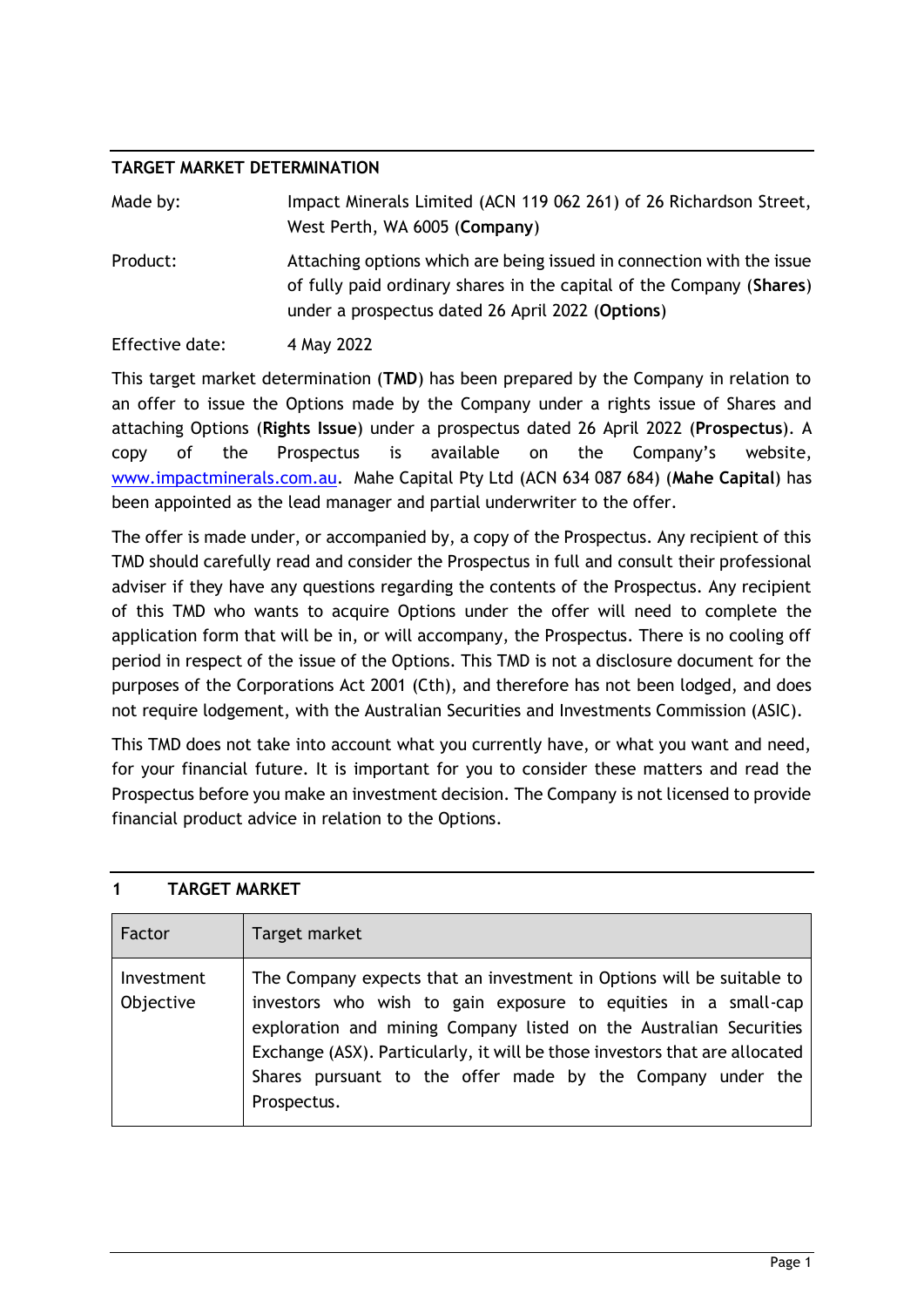| Factor                  | Target market                                                                                                                                                                                                                                                                                                                                                                                                                                                                                                                                                                                                                                          |
|-------------------------|--------------------------------------------------------------------------------------------------------------------------------------------------------------------------------------------------------------------------------------------------------------------------------------------------------------------------------------------------------------------------------------------------------------------------------------------------------------------------------------------------------------------------------------------------------------------------------------------------------------------------------------------------------|
| Investment<br>Timeframe | The target market of investors will take a short to medium term outlook<br>on their investment. Investors with a short-term outlook for their<br>investment will benefit from an ability to trade the Options on ASX<br>and/or exercise Options and trade the underlying Shares issued on<br>exercise should the Option exercise price of the Options be lower than<br>the trading price of Shares. Investors with a medium-term outlook will<br>benefit from an ability to exercise Options within the 2 year term of the<br>Options and increase their shareholding and exposure to the potential<br>upside in the Company's Shares into the future. |
|                         | Given the need to pay the exercise price in order to acquire Shares,<br>Investors in the target market are in a financial position that is sufficient<br>for them to invest their funds on exercise the Options over a 2 year time<br>horizon, during which their ability to liquidate their Options in the<br>Company may be limited by a lack of liquidity in the Options and by the<br>trading price of shares.                                                                                                                                                                                                                                     |
| Investment<br>Metrics   | While the Company does not have an established eligibility framework<br>for investors based on metrics such as age, expected return or volatility,<br>it is expected that the target market of investors will be able to<br>withstand potential fluctuations in the value of their investment.<br>The Options offer no guaranteed income or capital protection                                                                                                                                                                                                                                                                                         |
| <b>Risk</b>             | The Company considers that an investment in the Options is highly<br>speculative, such that an investment in the Company is not appropriate<br>for an investor who would not be able to bear a loss of some or all of the<br>investment. Investors should also have a sufficient level of financial<br>literacy and resources (either alone or in conjunction with an<br>appropriate adviser) to understand and appreciate the risks of investing<br>in Options as an asset class generally and the more specific risks of<br>investing in an Australian listed mining and exploration company.                                                        |

# **2 DISTRIBUTION CONDITIONS**

The offer of Options under the Prospectus is being made to holders of Shares on the record date (29 April 2022) resident in Australia or New Zealand, and applicants identified by the Company in consultation with Mahe Capital.

The Prospectus will include jurisdictional conditions on eligibility. The Company will also include copy of this TMD on its website.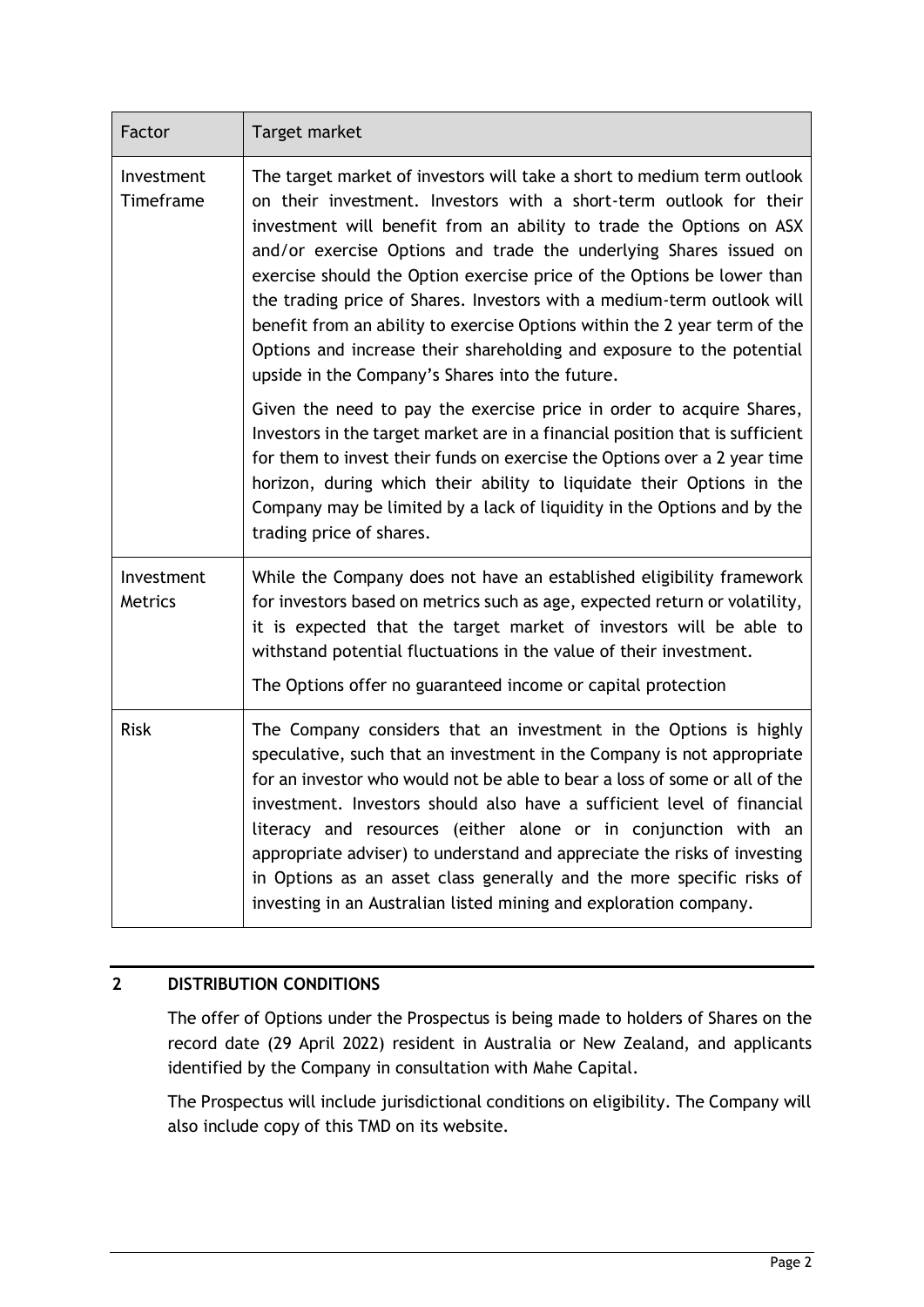The Company considers that these distribution conditions will ensure that persons who invest in Options fall within the target market in circumstances where personal advice is not being provided to those persons by the Company.

## **3 REVIEW TRIGGERS**

The Options are being offered for a limited offer period set out in the Prospectus, after the conclusion of which the Options will no longer be available for investment by way of issue. It follows that the TMD will only apply in the period between the commencement of the offer of the Options and the issue of the Options shortly after the close of the Offer (**Offer Period**).

To allow the Company to determine whether circumstances exist that indicate this TMD is no longer appropriate to the Options and should be reviewed, the following review triggers apply for the Offer Period:

- (a) a new offer of Options that requires preparation of a disclosure document is made after completion of the Offer Period;
- (b) any event or circumstance that would materially change a factor taken into account in making this TMD;
- (c) the existence of a significant dealing of the Options that is not consistent with this TMD. The Company does not consider that an on-sale of the Options on market is a significant dealing;
- (d) ASIC raises concerns with the Company regarding the adequacy of the design or distribution of the Options or this TMD; and
- (e) material changes to the regulatory environment that applies to an investment in the Options.

## **4 REVIEW PERIOD**

If a review trigger occurs during the Offer Period, the Company will undertake a review of the TMD in light of the review trigger.

The Company will otherwise complete a review of the TMD immediately prior to the issue of Options under the offer.

## **5 INFORMATION REPORTING**

The reporting requirements of all distributors is set out in the table below.